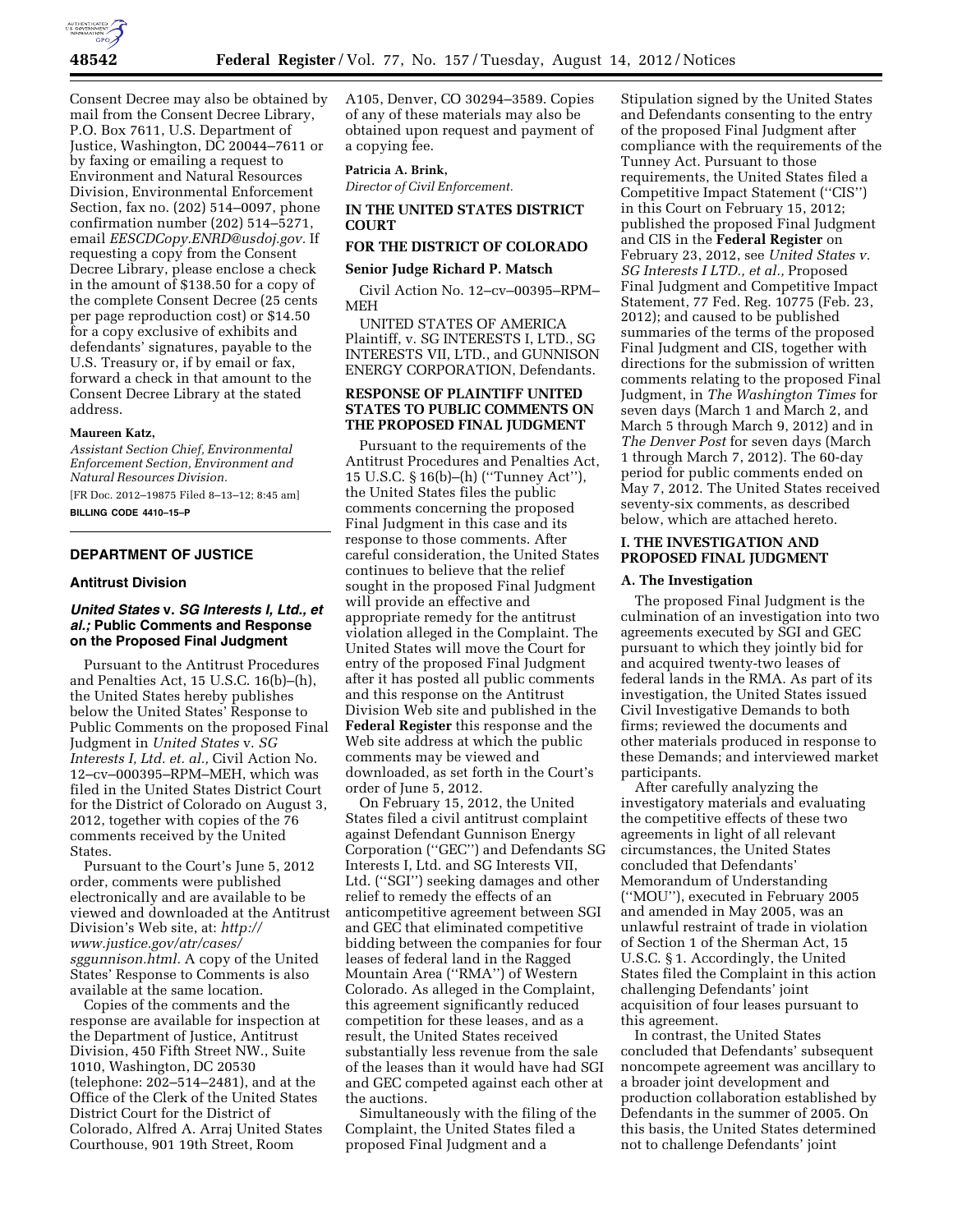acquisition of eighteen leases in the latter half of 2005 and 2006.

#### **B. The Facts Surrounding the Violation**

As discussed more fully in the CIS at 3–6, the federal government owns hundreds of millions of acres of land in the United States, and the Bureau of Land Management (''BLM'') manages the rights to subsurface oil and natural gas on these federal lands. Private parties, such as oil and gas companies, typically acquire oil and gas leases on federal lands at regional auctions conducted by the BLM.

Defendants GEC and SGI are oil and gas companies engaged in the exploration and development of natural gas resources on federal lands in the RMA. Prior to 2003, their activities generally focused on different parts of the RMA, with SGI acquiring leases on the eastern side of the area while GEC acquired leases along the southern boundary. However, over the course of 2003 and 2004, their interests began to overlap.

Recognizing that they would be the primary competitors to acquire three natural gas leases that were to be auctioned by the BLM in February 2005, GEC and SGI executed, on the eve of the auction, the MOU pursuant to which they agreed not to compete for the leases. Instead, SGI bid for and won the three leases at the February BLM auction for \$72, \$30 and \$22 per acre prices substantially lower than likely would have prevailed had SGI and GEC bid against each other. GEC attended the auction, but, honoring the terms of the MOU, did not bid; and SGI later assigned to GEC at cost a 50 percent interest in the three leases.

In early May 2005, Defendants amended the MOU to include an additional lease that was adjacent to one of the parcels from the February auction and set to be auctioned by the BLM on May 12, 2005. At the auction, SGI bid for and obtained the fourth lease pursuant to the terms of the MOU. Again, GEC attended the auction but did not bid, and again, SGI won the lease this time with a bid of only \$2 per acre.

In June 2005, Defendants, who had been discussing the possibility of a joint venture since October 2004, executed an agreement to engage in a broad collaboration to jointly acquire and develop leases and pipelines in the RMA. Defendants' broad agreement encompassed jointly acquiring the leases and other assets of a third company, BDS International, LLC, including the only existing pipeline out of the RMA. The broad agreement also encompassed joint development and ownership of a new, larger pipeline to

handle the large volumes of natural gas anticipated from the RMA. As part of this collaboration, Defendants agreed to share ownership of any oil and gas leases within the RMA acquired by either party in the future. This agreement eliminated the incentive for the Defendants to bid against each other at future auctions for such leases.

Pursuant to the broad agreement, Defendants have jointly acquired eighteen additional leases in the area of the RMA served by the new pipeline. They have also jointly invested approximately \$80 million over the past five years to develop wells, improve existing pipelines, and build a new pipeline.

#### **C. The Proposed Final Judgment**

The MOU significantly reduced competition for the four leases at the February and May 2005 auctions, and resulted in the BLM receiving lower payments than it would have received had GEC and SGI competed for the leases. The proposed Final Judgment is designed, *inter alia,* to compensate the United States for the loss in revenue sustained as a result of Defendants' unlawful agreement. Specifically, it requires GEC and SGI to each pay \$275,000, for a total of \$550,000, to the United States.

As described in the CIS at 6–7, the proposed Final Judgment relates to a *qui tam* action arising from common facts, and settlements with the United States Attorney's Office for the District of Colorado. The payments to the United States specified in the proposed Final Judgment will satisfy claims that the United States has against GEC and SGI under Section 1 of the Sherman Act, as alleged in this action, and the False Claims Act, as set forth in the separate agreements reached between GEC and SGI and the United States Attorney's Office for the District of Colorado (which are Attachments 1 and 2 to the proposed Final Judgment).

## **II. STANDARDS GOVERNING THE COURT'S PUBLIC INTEREST DETERMINATION UNDER THE TUNNEY ACT**

The Tunney Act requires that proposed consent judgments in antitrust cases brought by the United States be subject to a 60-day comment period, after which the court shall determine whether entry of the proposed Final Judgment "is in the public interest." 15 U.S.C.  $\S 16(e)(1)$ . In making that determination, The Tunney Act calls for the Court to consider:

(A) the competitive impact of such judgment, including termination of alleged violations, provisions for

enforcement and modification, duration of relief sought, anticipated effects of alternative remedies actually considered, whether its terms are ambiguous, and any other competitive considerations bearing upon the adequacy of such judgment that the court deems necessary to a determination of whether the consent judgment is in the public interest; and

(B) the impact of entry of such judgment upon competition in the relevant market or markets, upon the public generally and individuals alleging specific injury from the violations set forth in the complaint including consideration of the public benefit, if any, to be derived from a determination of the issues at trial.

15 U.S.C. § 16(e)(1)(A)–(B). These statutory factors call for consideration of, among other things, the relationship between the remedy secured and the specific allegations set forth in the government's complaint, whether the decree is sufficiently clear, whether enforcement mechanisms are sufficient, and whether the decree may positively harm third parties. *See United States* v. *Microsoft Corp.,* 56 F.3d 1448, 1458–62 (D.C. Cir. 1995).

The public interest inquiry is necessarily a limited one as the government is entitled to ''broad discretion to settle with the defendant within the reaches of the public interest.'' *Microsoft,* 56 F.3d at 1461 (discussing whether ''the remedies [obtained in the decree are] so inconsonant with the allegations charged as to fall outside of the 'reaches of the public interest'''); *see generally United States* v. *SBC Commc'ns, Inc.,*  489 F. Supp. 2d 1 (D.D.C. 2007) (assessing public interest standard under the Tunney Act). Under the Tunney Act, the ''Court's function is not to determine whether the proposed [d]ecree results in the balance of rights and liabilities that is the one that will best serve society, but only to ensure that the resulting settlement is within the *reaches* of the public interest.'' *United States* v. *KeySpan,* 763 F. Supp. 2d 633, 637 (S.D.N.Y. 2011) (internal citations and quotations omitted; emphasis in original); *see also United States* v. *BNS, Inc.,* 858 F.2d 456, 462 (9th Cir. 1988) (court should not ''engage in an unrestricted evaluation of what relief would best serve the public'').

With respect to the scope of the complaint, the Tunney Act review does not provide for an examination of possible competitive harms the United States did not allege ''unless the complaint is drafted so narrowly as to make a mockery of judicial power.'' *SBC*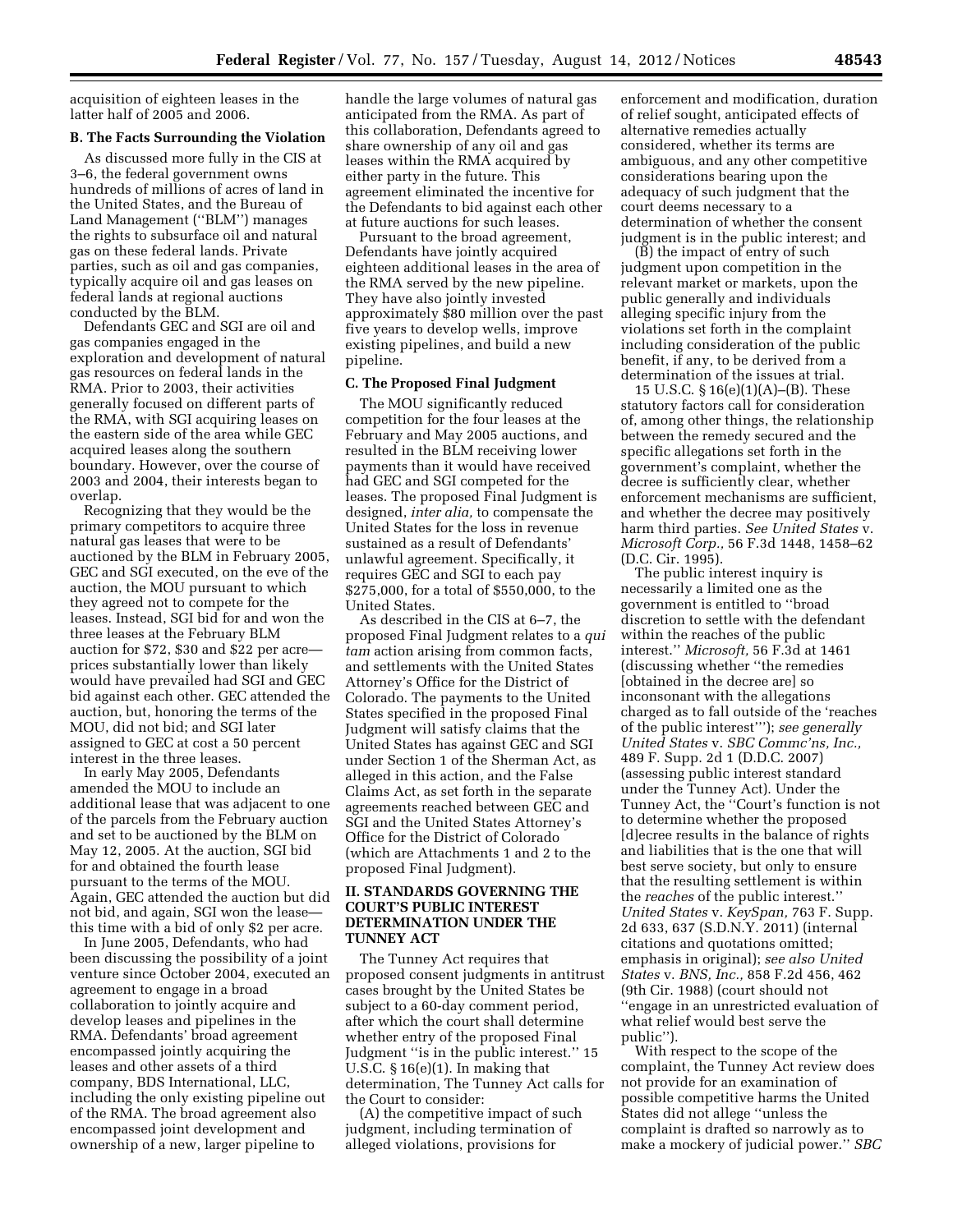*Commc'ns,* 489 F. Supp. 2d at 14–15 (citing *Microsoft,* 56 F.3d at 1462).

With respect to the sufficiency of the proposed remedy, the United States is entitled to deference as to its views of the nature of the case, its perception of the market structure, and its predictions as to the effect of proposed remedies. *See, e.g., KeySpan,* 763 F. Supp. 2d at 642; *SBC Commc'ns,* 489 F. Supp. 2d at 17.1 A court should not reject the United States's proposed remedies merely because other remedies may be preferable. *KeySpan,* 763 F. Supp. 2d at 637–38; *see also Microsoft,* 56 F.3d at 1461 (noting the need for courts to be ''deferential to the government's predictions as to the effect of the proposed remedies'').

The procedure for the public-interest determination is left to the discretion of the court. *SBC Commc'ns,* 489 F. Supp. 2d at 11; *see United States* v. *Enova Corp.,* 107 F. Supp. 2d 10, 17 (D.D.C. 2000) (noting that the ''Tunney Act expressly allows the court to make its public interest determination on the basis of the competitive impact statement and response to comments alone''). In its 2004 amendments to the Tunney Act,2 Congress made clear its intent to preserve the practical benefits of utilizing consent decrees in antitrust enforcement, stating ''[n]othing in this section shall be construed to require the court to conduct an evidentiary hearing or to require the court to permit anyone to intervene.'' 15 U.S.C. § 16(e)(2).

# **III. SUMMARY OF THE PUBLIC COMMENTS**

The United States received seventysix public comments. The comments are being filed in the Court's docket and will be posted on the Web site of the Antitrust Division pursuant to this Court's June 5, 2012 Order.3 The comments are summarized below:

2The 2004 amendments substituted the word ''shall'' for ''may'' when directing the courts to consider the enumerated factors and amended the list of factors to focus on competitive considerations and address potentially ambiguous judgment terms. Compare 15 U.S.C. § 16(e) (2004), with 15 U.S.C. § 16(e)(1) (2006); *see also SBC Commc'ns,* 489 F. Supp. 2d at 11 (concluding that the 2004 amendments ''effected minimal changes'' to Tunney Act review).

3The comments do not contain the types of private information listed in Fed. R. Civ. P. 5.2(a); accordingly, the United States will not redact any material from the set of comments to be filed in the Court's docket. The United States, however, will redact in the set of comments to be published on the Antitrust Division's public Web site portions of individual commenter's personal email addresses.

• Seventy-two comments were filed by individuals. Almost all of these individuals express concern about the alleged disparity between the terms of the proposed Final Judgment in this case compared with criminal sanctions imposed on Tim DeChristopher, an individual who was prosecuted for false statements in connection with, and disruption of, an unrelated federal oil and gas lease auction. A large number of the individual comments also assert that the remedy in this case is inadequate to cure the alleged violation. Some of the comments raise other issues relating to the general conduct of Defendants' oil and gas operations in Colorado.

• A coalition of environment and public health groups from across western Colorado 4 wrote comments (''Coalition Cmts'') expressing concern that the proposed settlement (1) allows Defendants to retain the four leases at issue and does not debar them from future auctions; (2) does not address the other eighteen leases that Defendants acquired; (3) does not deter anticompetitive conduct; and (4) ''markedly departs'' from the sanctions imposed on DeChristopher. Coalition Cmts at 2.

• The Board of County Commissioners for Pitkin County (''P.C. Cmts''), an area which encompasses portions of the RMA and is impacted by development of oil and gas leaseholds, filed comments in which it commends the Department of Justice for enforcing the antitrust laws in the federal oil and gas leasing context. P.C. Cmts at 10. The comments, however, assert that the settlement is ''lenient'' and will not deter future antitrust violations in that it does not take into account the egregiousness of the conduct, does not impose liability for the other eighteen leases subject to joint bidding, does not impose treble damages, and ignores other violations of the U.S. Code. The comments also assert that Defendants have not complied with the disclosure provisions of the Tunney Act. P.C. Cmts at 21–22.

• Scott Thurner, who has had business dealings with—and litigation against—Defendants, expressed concern that the proposed settlement ''does not address the majority of the predatory and monopolistic activities'' that Defendants have allegedly committed and is inadequate to deter Defendants from further engaging in anticompetitive conduct. Thurner Cmts at 1–4.

• Gunnison Energy Corporation, a defendant in this case, filed a comment in which it supports the settlement while stressing that it has not been found to have violated any laws. It asserts that it did not cause the government to lose revenue on any of the four leases at issue, that joint ventures and joint bidding are common industry practices and recognized by the BLM and the antitrust laws; that it settled ''not because it engaged in any illegal or improper conduct, but because the cost of defending itself would far exceed the cost of settling;'' and that the monetary payment it is required to make under the proposed Final Judgment is to settle the *qui tam* lawsuit. GEC Cmts at  $1 - 2$ .

### **IV. THE DEPARTMENT'S RESPONSE TO SPECIFIC COMMENTS**

In the remainder of this Response, the United States addresses the categories of issues raised by the public comments. Although the United States has reviewed every comment individually, it is not responding to comments on an individual comment-by-comment basis as many comments raise similar issues. Unless otherwise noted, citations to specific comments merely are *representative* of comments on that issue, and should not be interpreted as an indication that other comments were not reviewed.

# **A. Comparison to the Federal Prosecution of Tim DeChristopher**

The primary issue raised by almost all of the individual comments concerns the federal prosecution of Tim DeChristopher, an individual who was found guilty of criminal conduct involving an unrelated BLM gas lease auction. Commentors allege inequities between the civil charges and remedy in the present case compared with the criminal charges—and resulting incarceration of—DeChristopher.

DeChristopher was indicted in 2009 on two federal charges arising from his alleged disruption of a December 19, 2008 government oil and gas lease auction that occurred in Salt Lake City, Utah. The indictment alleged that DeChristopher attended the BLM auction, ''represented himself as a *bona fide* bidder, when in fact he was not,'' ''completed a Bidder Registration Form certifying that he had a good faith intention to acquire an oil and gas lease on the offered lands,'' and ''bid on and purchased oil and gas leases that he had neither the intention nor the means to acquire.'' 5 The government offered

<sup>1</sup>Under this standard, the United States need not show that a settlement will perfectly remedy the alleged antitrust harm; rather, it need only provide a factual basis for concluding that the settlement is a reasonably adequate remedy for the alleged harm. *SBC Commc'ns,* 489 F. Supp. 2d at 17.

<sup>4</sup>The coalition includes Citizens for a Healthy Community, High Country Citizens' Alliance, NFRIA–WSERC Conservation Center, Western Colorado Congress, and the Wilderness Workshop.

<sup>5</sup> Indictment ¶¶ 4–6, *United States* v.

*DeChristopher,* 2:09–cr–00183–DB (filed April 1,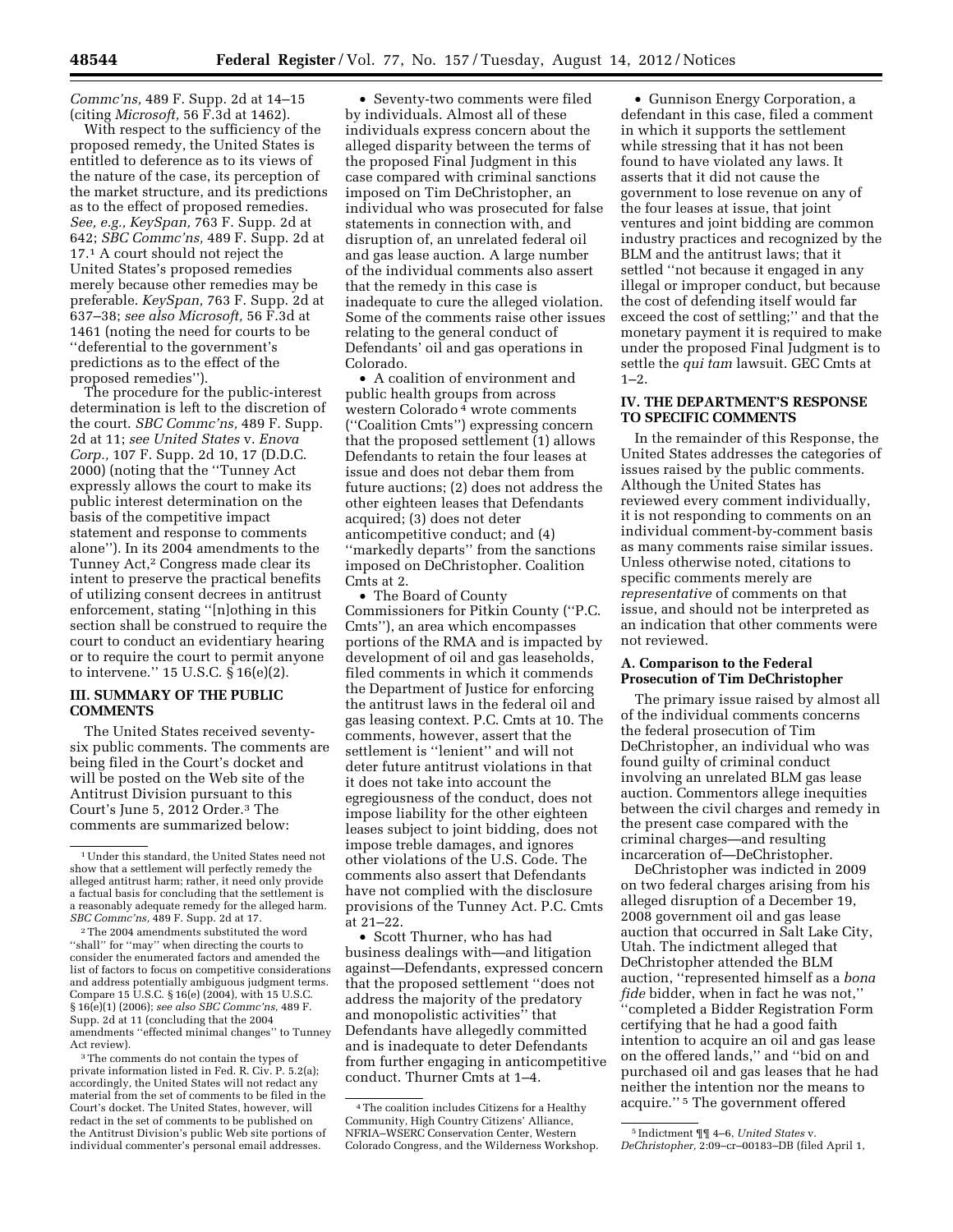evidence at trial that DeChristopher intentionally disrupted the auction to further environmental activism goals and that his acts resulted in harm, including the cancellation of the auction.6 DeChristopher claimed that he was acting to hold the oil industry accountable for alleged environmental concerns and that he was engaged in civil disobedience. After a full trial, the jury found DeChristopher guilty on both counts. The court sentenced DeChristopher to 24 months' imprisonment and a fine.7 The case is currently on appeal in the United States Court of Appeals for the Tenth Circuit.

Commenters in this proceeding are concerned that both this case and the DeChristopher case involve conduct that affected BLM auctions of oil and gas leases, yet DeChristopher was incarcerated following a criminal conviction while Defendants in this case are paying money damages to settle a civil charge. For example, one commenter stated, ''It seems wrong to sentence one man to prison for what was basically an act of civil disobedience and then to slap the wrists of two major corporations for plotting with the help of attorneys to underbid on gas lease auctions.'' E. Marston Cmts at 2. Such views are representative of almost all of the other commenters on this issue.<sup>8</sup>

The United States appreciates the concerns raised by the commenters but respectfully submits that a comparison to the DeChristopher case is inapt. The proposed Final Judgment currently before the Court would resolve—before trial—a civil antitrust claim for which the government is obtaining monetary relief for damages it suffered. *Cf.* 15

7*See generally* U.S. App. Brief at 3–8 & 17–20. The government argued that DeChristopher deserved a significant period of incarceration for, *inter alia,* failure to accept responsibility, encouraging others to violate the law, and the damage caused by his acts. *See id.* 

8*See, e.g.,* Coalition Cmts at 2 & 4 (''The [settlement] markedly departs from sanctions sought in a recent highly publicized trial involving an alleged bidder engaged in an act of civil disobedience at a federal oil and gas lease sale, resulting in disruption to a lease sale but arguably no harm to BLM or taxpayers \* \* \* . [T]he proposed settlement is demonstrably out of line with charges DOJ has pursued against other parties who have disrupted lease sales—rendering this settlement patently prejudicial on its face.'').

U.S.C. § 15a (damages available to United States when it is ''injured in its business or property'' as a result of an antitrust violation). The DeChristopher case, on the other hand, was a criminal action in which the jury convicted the defendant of false statements and other conduct following an indictment and full trial. These substantial differences necessarily lead to the different outcomes of the two cases.

Moreover, an examination of alleged inequities between this case and the DeChristopher case is beyond the scope of the Tunney Act. As discussed above, the appropriate public interest inquiry in this case involves an evaluation of the relationship between the remedy secured and the specific allegations set forth in the Complaint; *i.e.,* a civil violation of the antitrust laws that caused harm to the United States. *See*  15 U.S.C. § 16(e)(1) (factors for court to consider in Tunney Act proceeding relate to the remedy at issue and its relationship to the allegations in the complaint; none of the factors involve comparisons to other matters); *Microsoft,* 56 F.3d at 1459 (purpose of Tunney Act proceeding is to evaluate the adequacy of the remedy only for the antitrust violations alleged in the complaint).

To the extent commenters are requesting that Defendants in this case be charged with a criminal violation of the antitrust laws, such an inquiry is likewise beyond Tunney Act review. As a general matter, the Tunney Act does not provide an opportunity to challenge the prosecutorial decisions of the United States regarding the nature of the claims brought in the first instance. Because the ''court's authority to review the decree depends entirely on the government's exercising its prosecutorial discretion by bringing a case in the first place,'' it follows that ''the court is only authorized to review the decree itself,'' and not to ''effectively redraft the complaint'' to inquire into other matters that the United States did not pursue. *Microsoft,* 56 F.3d at 1459– 60.9 In this case, the United States, based on a full and complete investigation of all the facts and circumstances, decided to proceed

civilly, not criminally,10 and that determination should not be secondguessed in this proceeding.

## **B. The Decision Not to Challenge Under the Antitrust Laws Defendants' Joint Acquisition of the Other Eighteen Leases**

The Complaint alleges that Defendants' joint acquisition of four leases pursuant to their MOU was a violation of the antitrust laws. As discussed above, Defendants also agreed not to compete against each other with respect to eighteen additional leases they acquired pursuant to a broad development collaboration formed subsequent to the MOU. Numerous comments questioned why the United States did not challenge under the antitrust laws Defendants' acquisition of these other eighteen leases. *E.g.,*  Coalition Cmts at 2–3.

As discussed above, the United States's decision as to the claims it made was based on a full and complete investigation of all the facts and circumstances at issue. The Tunney Act review is limited to the relationship of the remedy to the violations that the United States has alleged in its Complaint, and does not authorize the court to reach beyond the Complaint to evaluate claims that the government did not make and to inquire as to why they were not made. *See supra* § V.A.

Although our decision not to challenge the eighteen additional leases has no bearing on whether entry of the proposed Final Judgment would be in the public interest, the following provides information as to why the United States did not challenge the eighteen additional leases.

#### 1. Relevant Legal Framework

Section 1 of the Sherman Act prohibits ''[e]very contract, combination in the form of trust or otherwise, or conspiracy, in restraint of trade or commerce among the several States.'' 15 U.S.C. § 1. The Sherman Act ''rests on the premise that the unrestrained interaction of competitive forces will yield the best allocation of our economic resources, the lowest prices, the highest quality and the greatest

<sup>2009).</sup> The two count indictment charged DeChristopher with violating the Federal Onshore Oil and Gas Leasing Reform Act, 30 U.S.C. § 195(a)(1), and making false statements in violation of 18 U.S.C. § 1001.

<sup>6</sup>The brief filed by the United States in the appeal of DeChristopher's conviction sets forth additional details relating to his alleged conduct and the trial. *See* Brief for Appellee United States of America (filed Jan. 26, 2012), *United States* v. *DeChristopher,*  10th Cir., Case No. 11–4151 (''U.S. App. Brief''), at 3–20.

<sup>9</sup>See also SBC Commc'ns, 489 F. Supp. 2d at 14 (''a district court is not permitted to reach beyond the complaint to evaluate claims that the government did not make and to inquire as to why they were not made'') (internal quotations omitted; emphasis in original); accord BNS, 858 F.2d at 462– 63 (''[T]he [Tunney Act] does not authorize a district court to base its public interest determination on antitrust concerns in markets other than those alleged in the government's complaint.'').

<sup>10</sup>There are some situations in which the decision to proceed criminally or civilly under the antitrust laws can require ''considerable deliberation.'' U.S. Dep't of Justice, Antitrust Division Manual, at III–20 (4th ed. 2008, rev. 2009),*available at [http://www.justice.gov/atr/](http://www.justice.gov/atr/public/divisionmanual/index.html)  [public/divisionmanual/index.html.](http://www.justice.gov/atr/public/divisionmanual/index.html)* Here, the United States chose to pursue the conduct as a civil violation. This is the first time that the United States has challenged a joint bidding arrangement for BLM mineral rights leases and, as noted in the Competitive Impact Statement, the joint bidding arrangement at issue was performed under the written MOU drafted by attorneys.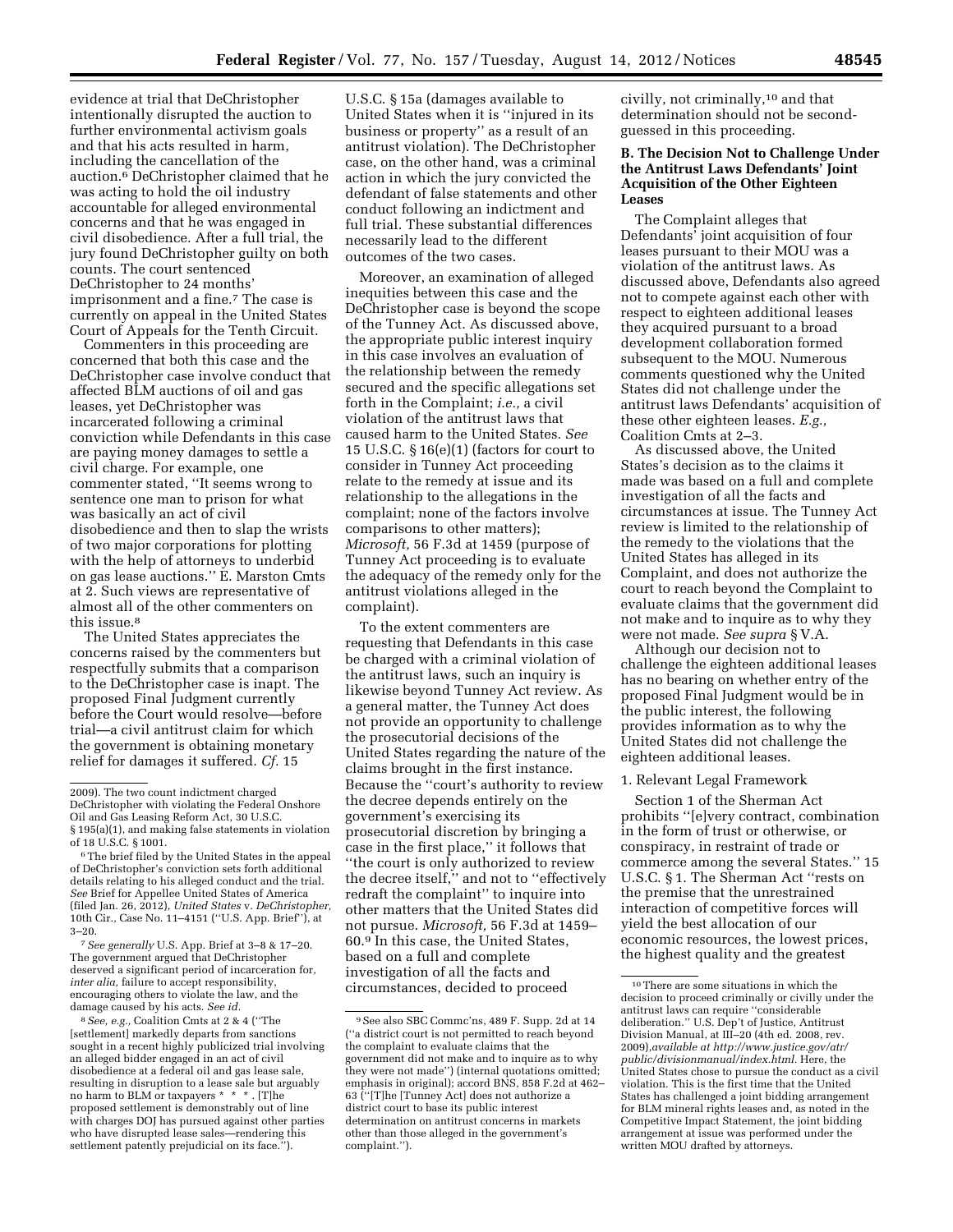material progress \* \* \* .'' *National Collegiate Athletic Ass'n v. Board of Regents of Univ. of Okla.,* 468 U.S. 85, 104 n. 27 (1984) (quoting *Northern Pac. R. Co. v. United States,* 356 U.S. 1, 4– 5 (1958)).

The law has long recognized that ''certain agreements or practices which because of their pernicious effect on competition and lack of any redeeming virtue are conclusively presumed to be unreasonable and therefore illegal without elaborate inquiry as to the precise harm they have caused or the business excuse for their use.'' *Northern Pac. R. Co., 356 U.S. at 5; accord, Catalano, Inc. v. Target Sales, Inc.,* 446 U.S. 643, 646 n.9 (1980). Bid rigging agreements are among the types of restraints courts have condemned as *per se* unlawful.

Nevertheless, even an agreement that would ordinarily be condemned as unlawful *per se* may escape such condemnation if it is ancillary to a legitimate procompetitive collaboration. Under established antitrust law, a restraint is deemed ancillary to a legitimate collaboration if it is ''reasonably necessary'' to achieve the procompetitive benefits of the collaboration.11 Ancillary restraints are evaluated as part of the collaboration under a rule of reason analysis. *Salvino,*  542 F.3d at 339 (Sotomayor, J., concurring). In contrast, a restraint that is not reasonably necessary—or is broader than necessary—to achieve the efficiencies from a collaboration will be evaluated on a stand-alone basis and may be *per se* illegal even if the remainder of the collaboration is entirely lawful. *Id.* 

Applying this analysis to an auction setting, a naked agreement between competitors not to bid against each

other is properly treated as *per se*  unlawful. On the other hand, a joint bidding agreement that is ancillary to a procompetitive or efficiency-enhancing collaboration may be lawful under the rule of reason. Significantly, lawful joint bidding ''contemplates subsequent joint productive activity, which entails a measure of risk sharing or joint provision of some good or service.'' 12 Phillip E. Areeda & Herbert Hovenkamp, *Antitrust Law* ¶ 2005d, at 75 (2d ed. 2005). For example, if a firm, which cannot or might not otherwise compete on a particular bid, joins with another firm to pool resources or share risk, their joint bidding might increase competition by increasing the number of bidders.

# 2. Analysis

After carefully analyzing the investigatory materials and evaluating the competitive effects of these two agreements in light of all relevant circumstances, the United States concluded that Defendants' MOU was a *per se* unlawful restraint of trade in violation of Section 1 of the Sherman Act, 15 U.S.C. § 1. As stated in the CIS, the MOU was not ancillary to a procompetitive or efficiency-enhancing collaboration between the Defendants. *See* CIS at 5; *see also* Complaint ¶ 20.

Defendants had been discussing the possibility of a broad joint venture since October 2004; however, by early February 2005 those discussions had broken down. With the auction imminent, Defendants executed the MOU, which eliminated competitive bidding between the companies for the leases.<sup>12</sup> Although Defendants continued to entertain the possibility of establishing a broader, efficiencyenhancing collaboration, significantly, at the time they executed the MOU and obtained the leases, any such collaboration remained just that—a vague possibility.13 The fact that Defendants ultimately established such a collaboration does not transform their prior agreement not to compete into a lawful ancillary restraint.14

In contrast, the United States concluded that Defendants' joint acquisition of eighteen leases starting in August 2005 and continuing through November 2006 was reasonably related to, and reasonably necessary to achieve, the potential benefits of their broad collaboration. That collaboration, formed in June 2005 after significant negotiations between the parties, was reflected in an agreement that provided for joint exploration and development of lands located within the defined area. It was specifically designed to facilitate the efficient production of gas and included provisions for the joint acquisition and ownership of leases in the area, for conducting joint operations, and for building and operating a pipeline system to transport gas to endusers which required substantial capital investment. Defendants' agreement to share ownership of future leases acquired by either party aligned their incentives to cooperate in achieving the goals of the collaboration and discouraged any one Defendant from appropriating an undue share of the collaboration's benefits. Defendants' collaboration, thus, allowed them to pool their resources and share the risks of exploration for, and development of, the natural resources, which provided an opportunity to realize significant production efficiencies. Accordingly, based on a review of the facts and circumstances, the United States decided not to challenge Defendants' joint acquisition of the eighteen leases that occurred pursuant to, and in furtherance of, the broad collaboration.15

#### **C. Sufficiency of the Proposed Final Judgment**

Commenters raise three related concerns as to the sufficiency of the proposed Final Judgment: (1) Whether the dollar amount of the settlement is too low to remedy the harm or deter anticompetitive conduct; (2) whether Defendants should have to admit

<sup>15</sup> Contrary to GEC's representations in its comments, the Department has not investigated ''every aspect of GEC's BLM lease activities from the company's inception to the present, and determined that with the exception of 4 leases acquired jointly with SG Interests in early 2005, GEC's activities were efficiency-enhancing and procompetitive, and violated no laws.'' GEC Cmts at 1. As set forth in the Stipulation, entry of the proposed Final Judgment settles only those antitrust claims of the United States arising from the specific events giving rise to the allegations described in the Complaint. Stipulation at ¶ 4. It does not settle any antitrust claims of the United States against Defendants arising outside the scope of the Complaint, including from Defendants' acquisition and operation of the Ragged Mountain pipeline. *Id.* 

<sup>11</sup>*See generally* Department of Justice, Antitrust Division, and Federal Trade Commission, *Antitrust Guidelines for Collaborations Among Competitors*  § 1.2 (2000) (''*Collaboration Guidelines*''). *See also Major League Baseball v. Salvino,* 542 F.3d 290, 338 (2d Cir. 2008) (Sotomayor, J., concurring) (''a per se or quick look approach may apply \* \* \* where a particular restraint is not reasonably necessary to achieve any of the efficiency-enhancing benefits of a joint venture and serves only as a naked restraint against competition''); *Rothery Storage & Van Co. v. Atlas Van Lines, Inc.,* 792 F.2d 210, 224 (D.C. Cir. 1986) (Bork, J.) (''To be ancillary, and hence exempt from the per se rule, an agreement eliminating competition must be subordinate and collateral to a separate, legitimate transaction. The ancillary restraint is subordinate and collateral in the sense that it serves to make the main transaction more effective in accomplishing its purpose.''); *Los Angeles Mem'l Coliseum Comm'n v. NFL,* 726 F.2d 1381, 1395 (9th Cir. 1984) (discussing ancillary restraints doctrine); *In re Polygram Holdings, Inc.,*  2003 WL 21770765 (F.T.C. 2003) (parties must prove that the restraint was ''reasonably necessary'' to permit them to achieve particular alleged efficiency), *aff'd, Polygram Holdings, Inc. v. F.T.C.,*  416 F.3d 29 (D.C. Cir. 2005).

<sup>12</sup> GEC asserts in its comments that it ''believes it can establish that as to some or all of those 4 leases there would not have been competitive bidding even if GEC and SG had not bid jointly.'' GEC Cmts at 1. Contemporaneous GEC business documents demonstrate, however, that after the February 2005 auction, senior GEC executives congratulated each other on having successfully avoided a bidding contest with SGI.

<sup>13</sup>The United States assesses competitive effects arising from an agreement as of the time of possible harm to competition. *See Collaboration Guidelines*  at § 2.4.

<sup>14</sup>*See, e.g., Polk Bros., Inc. v. Forest City Enters.,*  776 F.2d 185, 189 n.17 (7th Cir. 1985) (holding that ancillarity is determined by evaluating the likely purpose of the restraint ''at the time it was

adopted''); *see also* 11 Phillip E. Areeda & Herbert Hovenkamp, *Antitrust Law* ¶ 1908, at 273 (2d ed.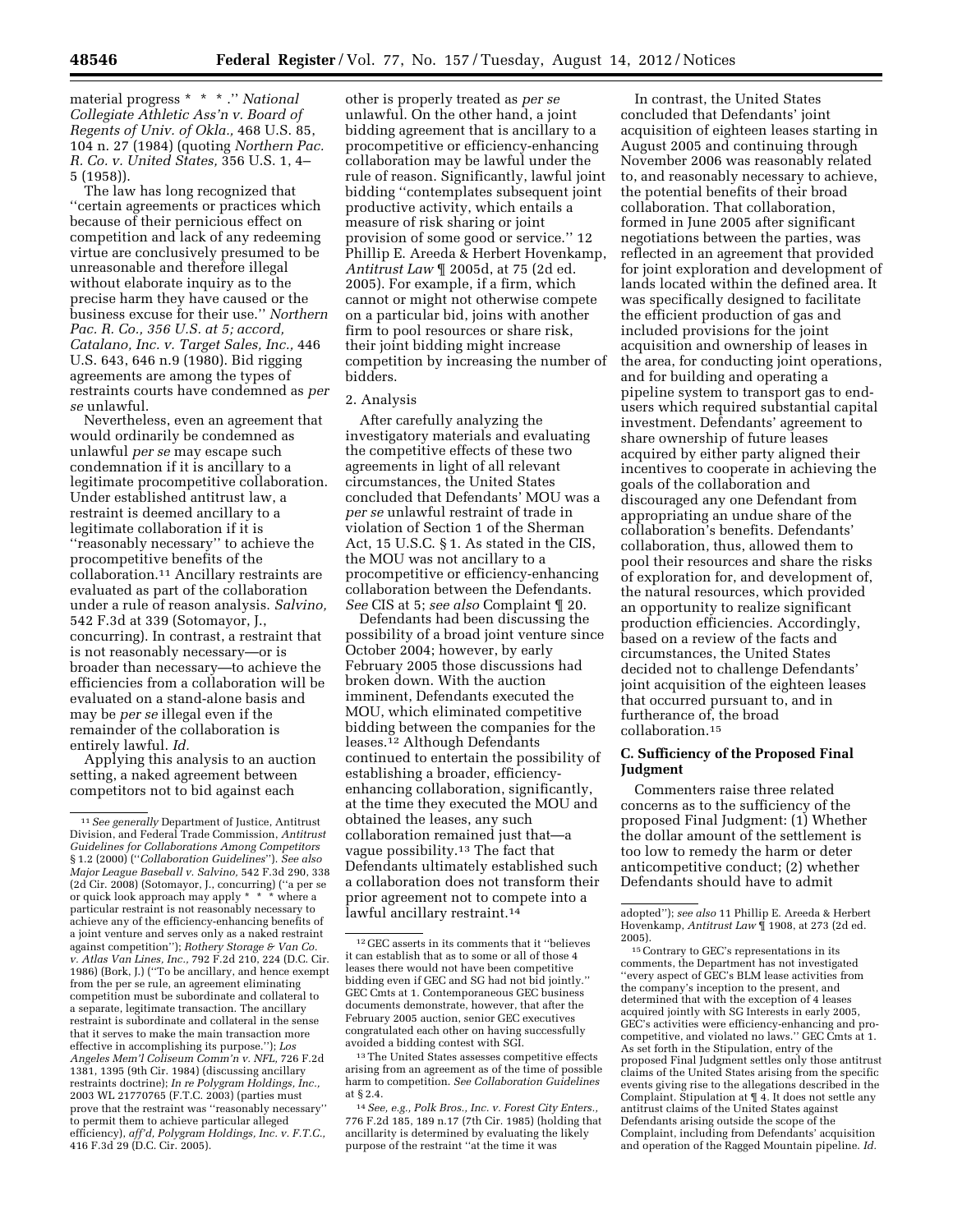wrongdoing; and (3) whether Defendants should be required to disgorge the leases and be debarred from future auctions. Each is addressed in turn below.

## a. Dollar Amount

Commenters characterize the monetary payment as an inadequate ''fine'' that amounts to a ''slap on the wrist'' for the defendants. *E.g.,* Outes Cmts at 1. For example, Pitkin County calls the proposed judgment ''lenient'' and insufficient to deter future violations. P.C. Cmts at 10. Thurner also argues it is ''inadequate to keep GEC and SGI from further participating in [illegal] antitrust activities.'' Thurner Cmts at 3.

The proposed remedy, however, constitutes significant and meaningful relief. As a result of the unlawful agreement, the BLM received lower payments for the leases. The payment of damages to the United States reflects additional auction revenues that the BLM likely would have received had SGI and GEC acted as independent competitors at the February and May 2005 auctions. This is the first time that the United States has challenged under the antitrust laws a joint bidding arrangement for BLM mineral rights leases. The fact of the challenge and the relief obtained will serve to deter the parties and other industry participants from engaging in such conduct as this case places a marker that any ill-gotten benefit that potential violators may realize from anticompetitive joint bidding agreements will be subject to damages claims.

Pitkin County nevertheless criticizes the settlement amount and argues that it should be increased to approximate treble damages to which those who suffer monetary harm are entitled upon a finding of antitrust liability. P.C. Cmts at 15–17. Commenters' position ignores the fact that there has been no finding of liability in this case; that securing a finding of liability involves litigation risks; and that even if liability is established, there are risks in determining and securing damages.16 Indeed, Commenters appear to assume, incorrectly, that the precise amount of damages is uncontested here. Calculation of damages in this case would require a determination of the price the United States would have received for the leases had Defendants bid against each other at auction—a multi-variable exercise. Were this case

to proceed to trial, both the amount of damages and the calculation methodology would be heavily disputed by the parties. The settlement resolves this dispute by requiring Defendants to make a significant monetary payment, one that is seven times the amount they initially paid.17

The United States recognizes that it has not proved its case at trial and that ''a court considering a proposed settlement does not have actual findings that the defendants [] engaged in illegal practices, as would exist after a trial.'' *SBC Commc'ns,* 489 F. Supp. 2d at 15 (citing *Microsoft,* 56 F.3d at 1461). The monetary amount is the product of settlement and accounts for litigation risk and costs. It is appropriate to consider litigation risk and the context of settlement when evaluating whether a proposed remedy is in the public interest as ''room must be made for the government to grant concessions in the negotiation process for settlements.'' *SBC Commc'ns,* 489 F. Supp. 2d at 15; *see also KeySpan,* 763 F. Supp. 2d at 642 (''The adequacy of the [settlement] amount must be evaluated in view of the Government's decision to settle its claims and seek entry of the consent decree. When a litigant chooses to forgo discovery and trial in favor of settlement, full damages cannot be expected.'').

In assessing criticisms about the dollar amount of the settlement,<sup>18</sup> the United States, in Tunney Act review of antitrust settlements, is entitled to deference as to predictions about the efficacy of its remedies. *E.g., SBC Commc'ns,* 489 F. Supp. 2d at 17; *United States v. Archer-Daniels-Midland Co.,* 272 F. Supp. 2d 1, 6 (D.D.C. 2003) (noting that the court should grant due respect to the United States's prediction as to the effect of proposed remedies, its perception of the market structure, and its views of the nature of the case). Such deference is not unique to antitrust cases; in a recent case involving a government settlement of an alleged securities law violation, the Second Circuit Court of Appeals emphasized, ''The scope of a court's authority to second-guess an agency's discretionary and policy-based decision to settle is at best minimal.'' *SEC v. Citigroup,* 673 F.3d 158, 164 (2d Cir.

2012) (*per curiam* opinion of motions panel). As such, the commenters' concerns about the sufficiency of the dollar amount of the remedy are misplaced.

In addition, commenters mischaracterize the remedy when they refer to the settlement as a ''fine'' or equate the settlement amount to Defendants' overall resources or ability to pay (*i.e.,* a ''slap on the wrist''). As discussed above, this is a civil case in which the United States suffered harm. The Clayton Act provides that the United States is entitled to damages when it is injured in its business or property, *see* 15 U.S.C. § 15a, and the \$550,000 payment is compensation for those damages. The Sherman Act does not provide for civil penalties or civil fines.

### b. No admission of wrongdoing

Commenters argue that the proposed Final Judgment is insufficient because it does not contain an admission or finding that Defendants violated the law. Lyons Cmts at 1; Morrison Cmts at 1–2 (defendants ''show no contrition''). Commenters' concerns are misplaced. The government routinely enters into antitrust consent decrees in which no findings are made and defendants do not admit liability. Requiring admissions or findings of liability as a prerequisite to entering a consent decree would undercut Congress's purpose and contravene the public interest in allowing the government to obtain relief without the risk and delay of litigation.

Congress has designed the remedial provisions of the antitrust laws to encourage consent judgments, which allow the government to obtain relief without the ''time, expense and inevitable risk of litigation.'' *United States v. Armour and Co.,* 402 U.S. 673, 681 (1971). Section 5 of the Clayton Act provides that litigated final judgments establishing a violation in government antitrust cases shall be ''prima facie evidence'' against the defendant in subsequent private litigation, but the statute specifies that this provision does not apply to ''consent judgments or decrees entered before any testimony has been taken.'' 15 U.S.C. § 16(a). Congress provided this exception to the Clayton Act's prima facie evidence provision ''in order to encourage defendants to settle promptly government-initiated antitrust claims and thereby to save the government the time and expense of further litigation.'' *United States v. National Ass'n of Broadcasters,* 553 F. Supp. 621, 623 (D.D.C. 1982) (collecting cases).

Congress confirmed its continuing recognition of the importance of consent

<sup>16</sup>For example, if this case were to proceed to trial, the parties likely would litigate whether the four-year statute of limitations, 15 U.S.C. § 15b, would act to bar a claim for damages.

<sup>&</sup>lt;sup>17</sup> In 2005, GEC and SGI paid approximately \$94,000 for the four leases they acquired pursuant to the MOU, resulting in an average per acre price of approximately \$25. By paying an additional \$550,000, GEC and SGI in effect will have paid approximately \$175 per acre, seven times the initial bid amount.

<sup>18</sup>*E.g.,* Coalition Cmts at 4 (asserting that settlement amount should have been higher based on comparisons to other potential bidding scenarios).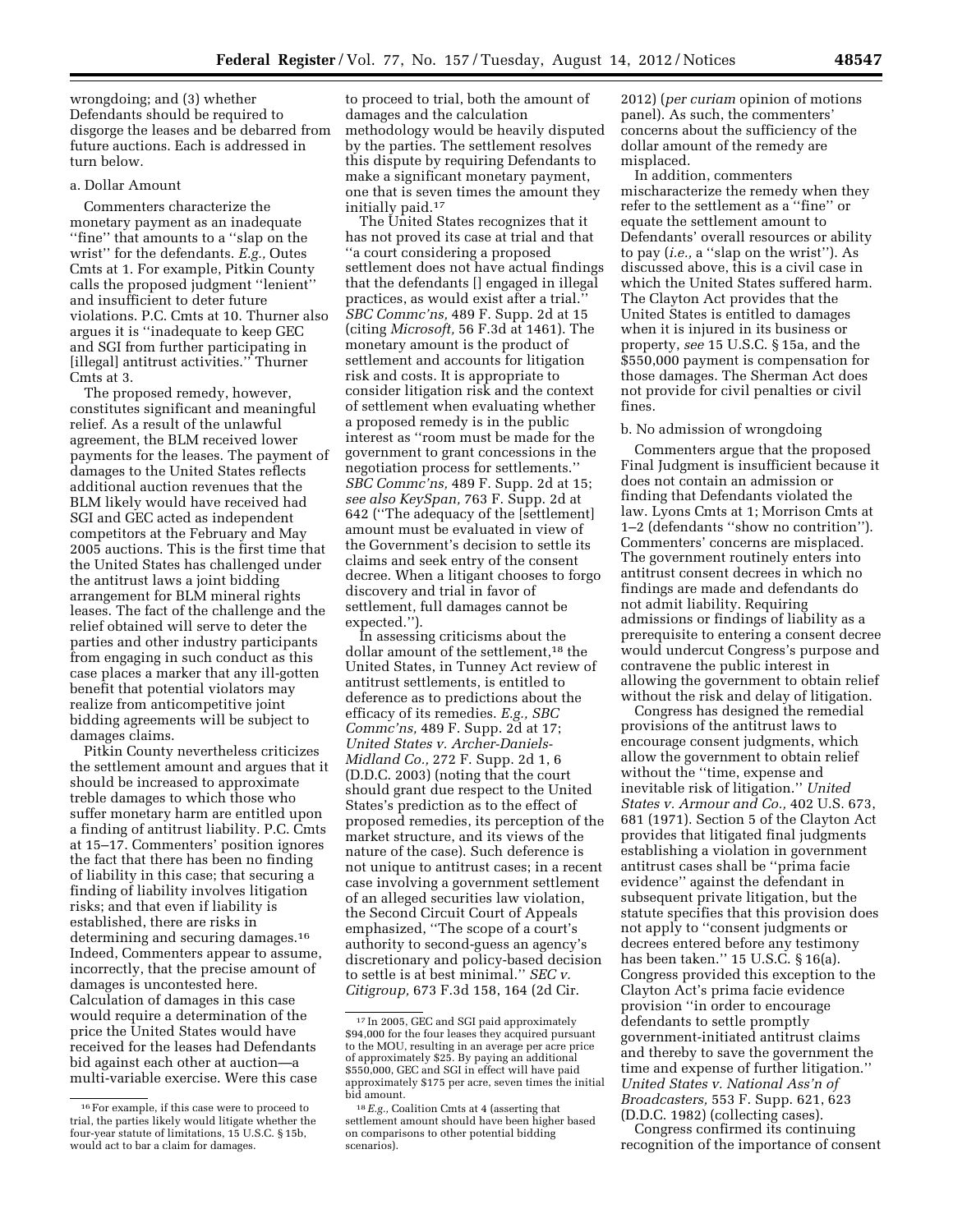decrees when it passed the Tunney Act in 1974. The legislative history unambiguously demonstrates Congress's understanding that government antitrust settlements typically occur without an admission or finding of liability.19 Following enactment of the Tunney Act, courts have expressly recognized the Congressional intent to preserve the policy of encouraging antitrust consent decrees.20

The Supreme Court has long endorsed the entry of consent judgments in which there is no finding of liability, and it has done so even when the defendant has affirmatively asserted its innocence.21 Only once, to our knowledge, has a district court questioned an antitrust consent decree on that basis, and its criticism was specifically rejected on appeal. In *United States v. Microsoft,* the Court of Appeals reversed a district court's refusal to enter a consent decree, holding as ''unjustified'' the district court's criticism of the defendant ''for declining to admit that the practices charged in the complaint actually violated the antitrust laws.'' *United States v. Microsoft,* 56 F.3d at 1448, 1461 (D.C. Cir. 1995). The Court of Appeals emphasized that the ''important question is whether [the defendant] will abide by the terms of the consent decree regardless of whether it is willing to admit wrongdoing.'' *Id.*  Similarly, in a recent case arising under the securities laws, the Court of Appeals for the Second Circuit—deciding

20*E.g., United States v. Alex. Brown & Sons, Inc.,*  963 F. Supp. 235, 238–39 (S.D.N.Y. 1997) (''In enacting the Tunney Act, Congress recognized the high rate of settlement in public antitrust cases and wished to encourage settlement by consent decrees as part of the legal policies expressed in the antitrust laws.'') (internal quotations omitted).

21*See Swift & Co. v. United States,* 276 U.S. 311, 327 (1928) (refusing to vacate injunctive relief in consent judgment that contained recitals in which defendants asserted their innocence); *Armour,* 402 U.S. at 681 (interpreting consent decree in which defendants had denied liability for the allegations raised in the complaint); *see also* 18A Charles A. Wright, Arthur R. Miller & Edward H. Cooper, Federal Practice and Procedure § 4443, at 256-57 (2d ed. 2002) (''central characteristic of a consent judgment is that the court has not actually resolved the substance of the issues presented'').

whether to stay district court proceedings—found that the SEC had a strong likelihood of overturning the district court's decision to block a settlement that did not contain an admission or finding of liability. In so doing, the Court of Appeals explained:

It is commonplace for settlements to include no binding admission of liability. A settlement is by definition a compromise. \* \* \* We doubt whether it lies within a court's proper discretion to reject a settlement on the basis that liability has not been conclusively determined.

*SEC v. Citgroup,* 673 F.3d 158, 165–66 (2d Cir. 2012). Accordingly, there is no basis here to insist that the public interest requires an admission or a finding of liability.

### c. Forfeiture of Leases/Debarment from Future Auctions

Commenters question why the settlement only includes monetary relief and not further sanctions. Pitkin County argues that Defendants should be subject to "debarment," a penalty under the Mineral Leasing Act which provides for ''prohibition from participation in exploration, leasing, or development of any Federal mineral,'' 30 U.S.C. § 195(c). P.C. Cmts at 17–19. Other commenters seek forfeiture of the leases at issue so that Defendants cannot develop the properties. *E.g.* Coalition Cmts at 2–3 (''Issuance and development of these leases is arguably in direct contravention of the public interest. If development proceeds, it should not be undertaken by operators known to disregard the public trust—the values at stake are simply too great.'').

As discussed above, the United States is entitled to deference as to its predictions about the efficacy of its remedies. In this case, Defendants' anticompetitive conduct caused monetary harm to the United States in the form of lost auction revenues. As such, the payment called for in the proposed Final Judgment is an appropriate remedy because it will compensate the United States for that harm; there is no need for the disgorgement of the actual lease interests themselves or debarment from future auctions.

# 3. The United States Should Investigate Other Issues

Commenters request investigations and action relating to a wide variety of conduct engaged in by the defendants. For example, Thurner—who has been engaged in litigation with Defendants stated, ''The proposed settlement does not address the majority of the

predatory and monopolistic activities in which GEC and SGI have engaged, and they are continuing to engage in [illegal] antitrust activities.'' Thurner Cmts at 1. Other commenters have raised numerous concerns with Defendants' general conduct in the oil and gas industry. For example commenters express concern about a proposed land exchange involving the Bear Ranch (Brill Cmts at 3, E. Marston Cmts at 2); alleged environmental harm caused by Defendants' development of leased land (Coalition Cmts at 3–4, Brett Cmts; McCarthy Cmts); and an employee of one of the Defendants serving on a BLM advisory council (E. Marston Cmts at 1– 2; Swackhamer Cmts at 2).

The proposed Final Judgment should not be measured by how it would resolve general industry concerns that are not at issue in the Complaint. The Tunney Act issue before the Court is whether the relief resolves the violation identified in the Complaint in a manner that is within the reaches of the public interest. *See Microsoft,* 56 F.3d at 1460 (''And since the claim is not made, a remedy directed to that claim is hardly appropriate.''); *SBC Commc'ns,* 489 F. Supp. 2d at 15 (courts ''cannot look beyond the complaint \* \* \* unless the complaint is drafted so narrowly as to make a mockery of judicial power''). We note, however, that nothing in the proposed Final Judgment would prevent the Antitrust Division from challenging other conduct under the antitrust laws in the future and that the judgment does not displace any existing state and federal statutes.

4. Defendants' Compliance With Section 16(g) of the Tunney Act

Pitkin County questioned whether Defendants made adequate disclosures under 15 U.S.C. § 16(g). P.C. Cmts at 21– 22. The United States supplies the following information concerning the purpose of the disclosures required pursuant to Section 16(g), but does not respond to the substance of the comments that question Defendants' compliance with the requirements of Section 16(g). We note that Defendant GEC filed its 16(g) disclosure on May 1, 2012 (Docket #12) and Defendant SGI filed its disclosure on May 2, 2012 (Docket #13), with each defendant certifying that no communications relevant to Section 16(g) were made other than communications involving only the employees of the Department of Justice and counsel of record for Defendants.

The Tunney Act treats disclosure requirements intended to inform public comment regarding a proposed consent judgment entirely separately from the

<sup>19</sup>*See* S. Rep. No. 298, 93d Cong., 1st Sess. (1973) at 5 (''Pursuant to the terms of the [consent] decree, the defendant agrees to abide by certain conditions in the future. *However the defendant does not admit to having violated the law as alleged in the complaint.* Obviously, the consent decree is of crucial importance as an enforcement tool, since it permits the allocation of resources elsewhere.'') (emphasis added); 119 Cong. Rec. 3451 (Floor statement of Senator Tunney, ''Essentially the decree is a device by which the defendant, while refusing to admit guilt, agrees to modify its conduct and in some cases to accept certain remedies designed to correct the violation asserted by the Government.''); H. Rep. No. 1463, 93 Cong., 2d Sess. 6 (1974) at 6 (''Ordinarily, defendants do not admit to having violated the antitrust or other laws alleged as violated in complaints that are settled.'').